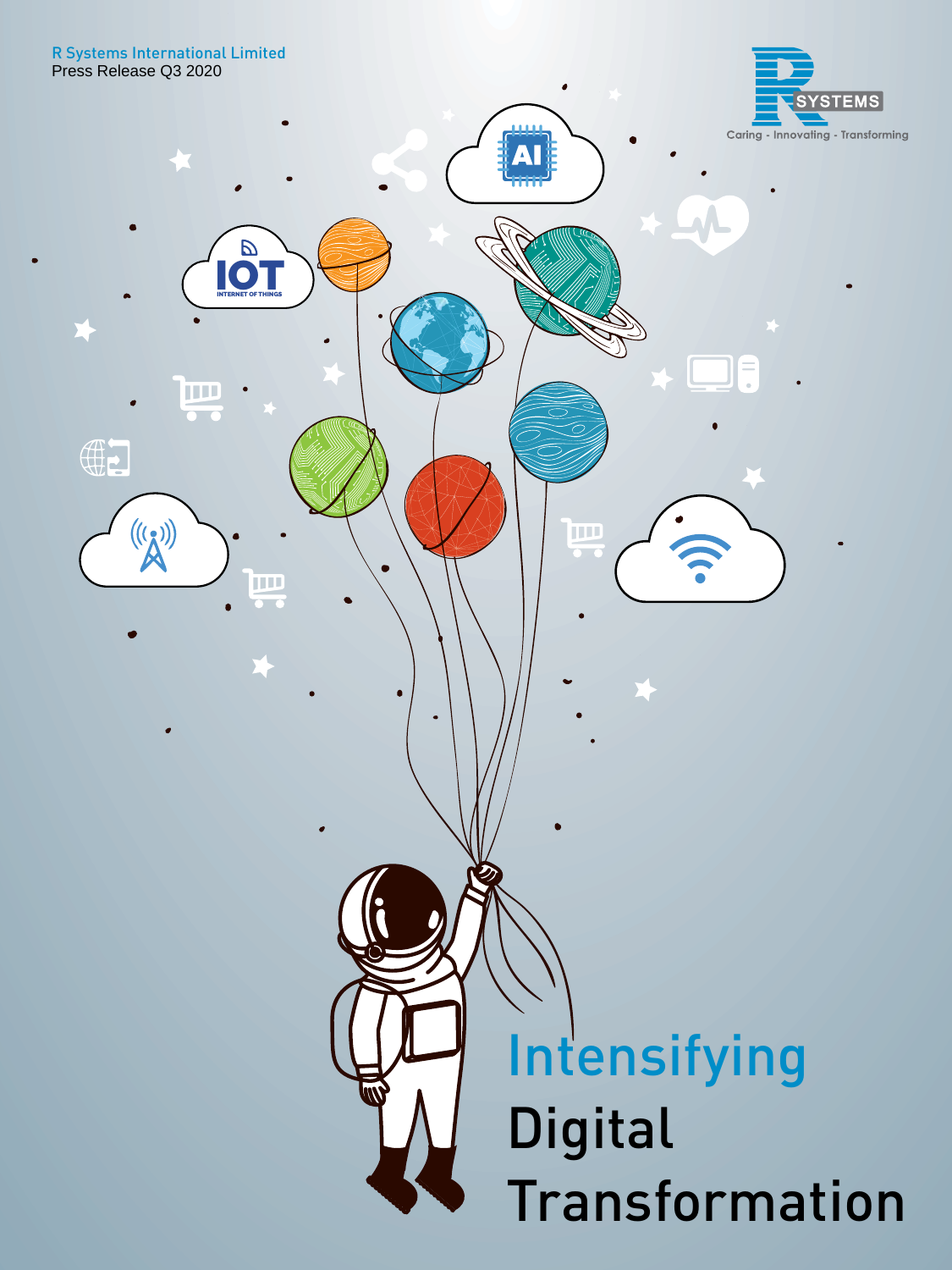

### R Systems Reports Record Revenue with Strong Margins in Q3 2020 Q3 2020: Revenue: Rs. 224.3 Crores with 16% EBITDA

Noida, India – November 03, 2020

### Highlights

#### Consolidated results for the quarter ended September 30, 2020

- Consolidated revenue from operations for Q3 2020 was Rs. 224.30 crores (US\$ 30.25 mn) compared to Rs. 197.39 crores (US\$ 28.09 mn) in Q3 2019 and Rs. 210.38 crores (US\$ 27.89 mn) in Q2 2020; YoY increase 13.63%.
- EBITDA for Q3 2020 was Rs. 35.59 crores (US\$ 4.81 mn) compared to Rs. 15.37 crores (US\$ 2.19 mn) in Q3 2019 and Rs. 23.11 crores (US\$ 3.07 mn) in Q2 2020. Q3 2020 EBITDA as % of revenue was 15.87 % as against 7.79 % for Q3 2019 and 10.98 % for Q2 2020.
- Net profit after taxes for Q3 2020 was Rs. 27.15 crores (US\$ 3.67 mn) compared to Rs. 10.91 crores (US\$ 1.55 mn) in Q3 2019 and Rs. 16.13 crores (US\$ 2.15 mn) in Q2 2020. YoY increase 148.92%

### **Others**

- 7 Key wins during the quarter
- Net Addition of 175 plus associates during the quarter

Rekhi Singh, Managing Director stated "We had an outstanding quarter with record revenues. Quarterly revenue grew 13.6% year on year along with strong margin expansion resulting from broad based revenue growth, enhanced productivity, and continued cost savings due to WFH operations".

He added, "WFH has been quite effective and we have been able to meet customer's expectation with safe work environment for our employees. The business outlook has improved significantly over the last quarter on the back of new deal closures and traction towards digital services in this new normal."

He further added, "The growth in revenue and margins is also reflecting in constant cash generation. Our balance sheet continues to be strong with net worth of Rs 394 crores including liquid cash of Rs 262 crores."

Avirag Jain, Director and CTO said "Our investments over the last few years in digital technologies have fueled the revenue growth during these difficult times. We have notched one of the peak utilization levels while handling the challenges around virtual work environment." He added, "Over the quarter, we onboarded net 175 plus associates to take care of strong sales funnel specially towards digital offerings".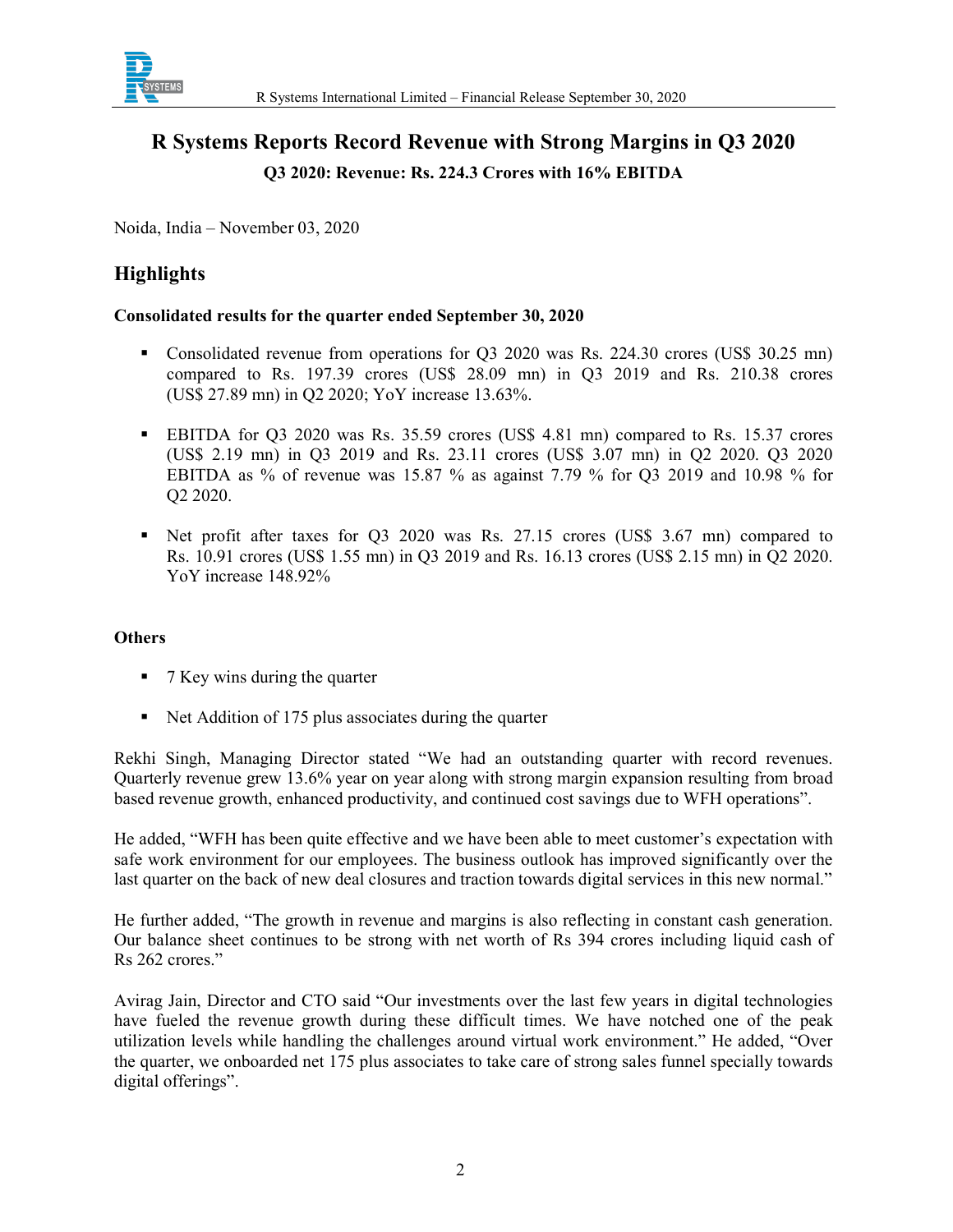

#### Key Operational Highlights

Established in 1993, R Systems is a leading provider of technology, artificial intelligence, analytics and knowledge services. We partner with customer to enable or elevate their digital transformation with our diversified digital offerings. Our technology offerings include product engineering, cloud enablement, QA testing and digital platforms and solutions. This includes solution offerings i.e. Microsoft, Infor, JDA and QlikView through our subsidiaries in South East Asia.

AI / Analytics services include advanced analytics, machine learning / artificial intelligence, business analytics and automation. R Systems' design services include UX engineering, visual design, and mobile user experience. Our knowledge service offerings cover revenue cycle management, back office service, technical support, and customer care using multi-lingual capabilities and global delivery platform.

Our services and solutions span over five major business verticals i.e. Technology, Telecom, Healthcare & Life Science, Finance & Insurance and Retail & e-commerce. R Systems maintains sixteen development and service centres to serve customers in North America, Europe, and the Far East.

The brief of few key wins is listed below:

One of the leading real estate appraisal management company has mandated R Systems to digitalize their existing application suit for cloud and multitenancy for better user experience.

A Canada based leading software solution provider for water data management industry has engaged R Systems to migrate their existing solutions to AWS cloud using micro-service architecture. This will help in ensuring scalability and high availability of their products.

A Cloud based automotive retail marketing solutions provider has mandated R Systems to provide engineering and testing services to enable the automotive retailers to effectively manage their service operations.

One of the largest telecom service providers in Switzerland has engaged our European subsidiary to develop new voice services for their subscribers to enhance their experiences.

A Singapore based vertical farming company has awarded our APAC subsidiary to implement Microsoft Dynamics Cloud based ERP (Business Central) to automate and integrate their key business processes.

#### Liquidity and Shareholder Funds

Net cash balances as of September 30, 2020, were Rs. 261.87 crores compared to Rs. 198.60 crores as of December 31, 2019. Total shareholder funds as of September 30, 2020 were Rs. 394.23 crores compared to Rs. 338.23 crores as of December 31, 2019.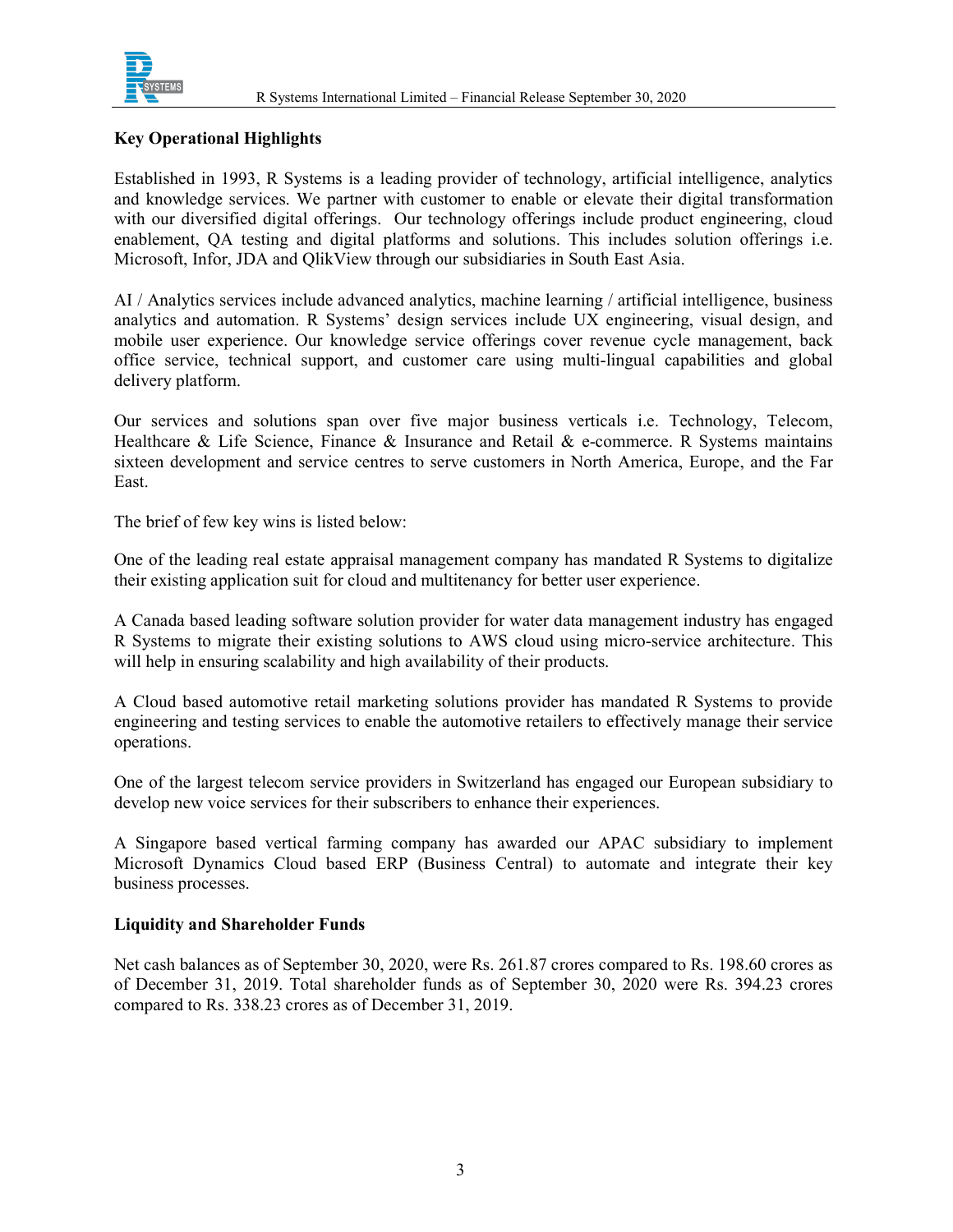

### Consolidated Profit & Loss Statement (Un-audited) for the Quarter Ended September 30, 2020 (As per Ind AS)

|                         | (Figures in mn, except per share data)          |                                       |                                |                 |
|-------------------------|-------------------------------------------------|---------------------------------------|--------------------------------|-----------------|
| Sr.<br>No.              | <b>Particulars</b>                              | <b>Quarter Ended</b><br>September 30, | <b>Ouarter</b><br><b>Ended</b> |                 |
|                         |                                                 |                                       |                                | <b>June 30,</b> |
|                         |                                                 | 2020                                  | 2019                           | 2020            |
| $\mathbf{1}$            | <b>Income</b>                                   |                                       |                                |                 |
| (a)                     | Revenue from operations                         | 2,243.03                              | 1,973.95                       | 2,103.84        |
| (b)                     | Other income                                    | 56.52                                 | 35.67                          | 39.42           |
|                         | <b>Total income</b>                             | 2,299.55                              | 2,009.62                       | 2,143.26        |
| $\overline{2}$          | <b>Expenses</b>                                 |                                       |                                |                 |
| (a)                     | Employee benefits expense                       | 1,529.21                              | 1,360.23                       | 1,507.17        |
| (b)                     | Finance costs                                   | 14.92                                 | 4.29                           | 14.76           |
| (c)                     | Depreciation and amortisation expense           | 64.41                                 | 45.14                          | 66.16           |
| (d)                     | Other expenses                                  | 358.02                                | 460.64                         | 365.60          |
|                         | <b>Total expenses</b>                           | 1,966.56                              | 1,870.30                       | 1,953.69        |
| $\overline{\mathbf{3}}$ | Profit before tax                               | 332.99                                | 139.32                         | 189.57          |
| 4                       | <b>Tax expense</b>                              |                                       |                                |                 |
| (a)                     | Current tax                                     | 60.37                                 | 31.56                          | 45.03           |
| (b)                     | Deferred tax charge / (credit)                  | 1.14                                  | (1.30)                         | (16.74)         |
|                         | <b>Total tax expense</b>                        | 61.51                                 | 30.26                          | 28.29           |
| 5                       | Net profit for the period                       | 271.48                                | 109.06                         | 161.28          |
| 6                       | Earnings per share (Face value of Re. 1/- each) |                                       |                                |                 |
|                         | (not annualized)                                |                                       |                                |                 |
| (a)                     | <b>Basic</b>                                    | 2.27                                  | 0.91                           | 1.35            |
| (b)                     | Diluted                                         | 2.27                                  | 0.91                           | 1.35            |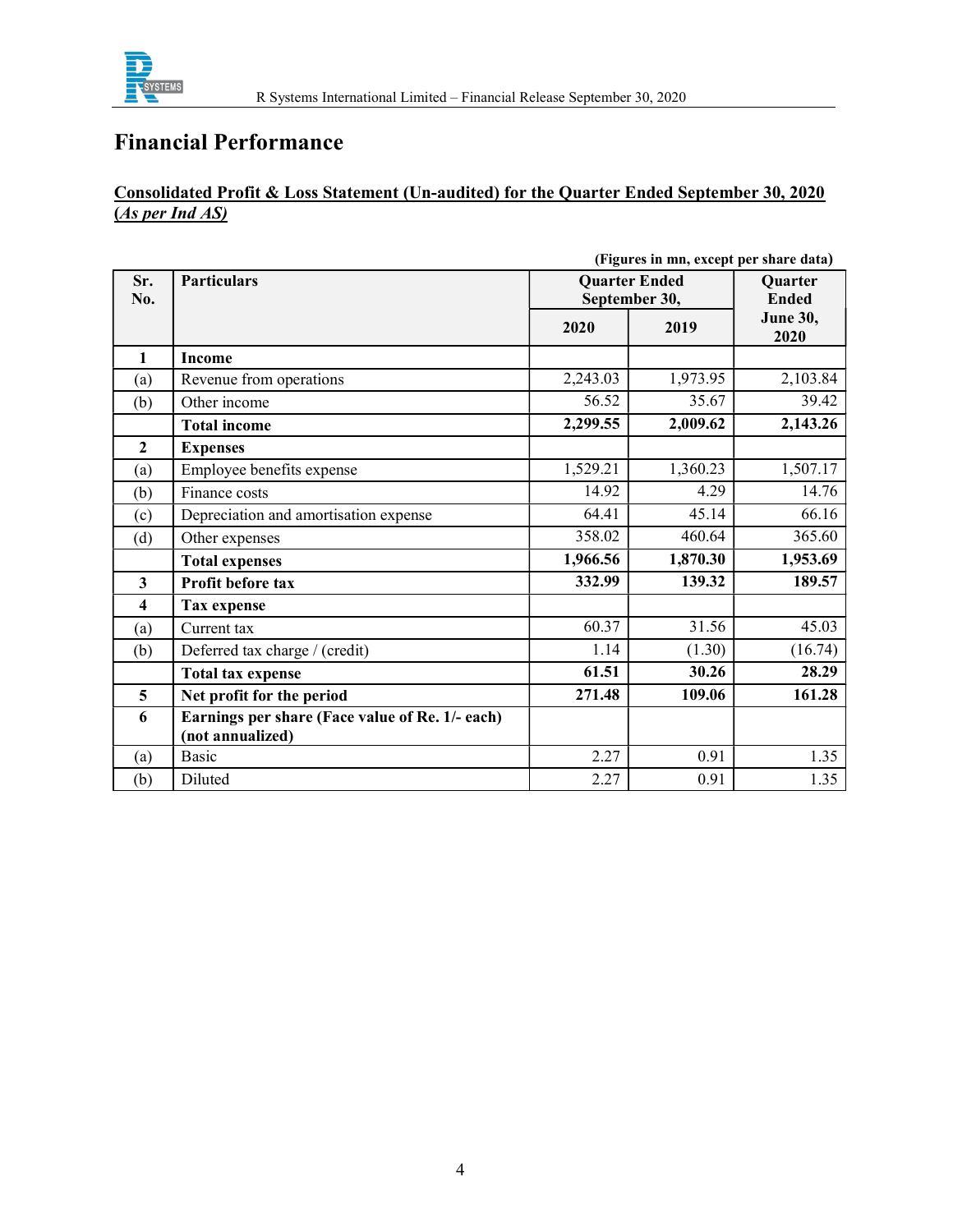

### Consolidated Profit & Loss Statement (Un-audited) for the Nine Months Ended September 30, 2020 (As per Ind AS)

|                         |                                                 | (Figures in mn, except per share data)   |          |  |
|-------------------------|-------------------------------------------------|------------------------------------------|----------|--|
| Sr.                     | <b>Particulars</b>                              | <b>Nine Month Ended</b><br>September 30, |          |  |
| No.                     |                                                 |                                          |          |  |
|                         |                                                 | 2020                                     | 2019     |  |
| 1                       | <b>Income</b>                                   |                                          |          |  |
| (a)                     | Revenue from operations                         | 6,439.50                                 | 5,965.05 |  |
| (b)                     | Other income                                    | 83.86                                    | 123.27   |  |
|                         | <b>Total income</b>                             | 6,523.36                                 | 6,088.32 |  |
| $\overline{2}$          | <b>Expenses</b>                                 |                                          |          |  |
| (a)                     | Employee benefits expense                       | 4,521.37                                 | 4,063.08 |  |
| (b)                     | Finance costs                                   | 42.24                                    | 12.28    |  |
| (c)                     | Depreciation and amortisation expense           | 196.31                                   | 132.75   |  |
| (d)                     | Other expenses                                  | 1,129.87                                 | 1,389.82 |  |
|                         | <b>Total expenses</b>                           | 5,889.79                                 | 5,597.93 |  |
| $\overline{\mathbf{3}}$ | Profit before tax                               | 633.57                                   | 490.39   |  |
| $\overline{\mathbf{4}}$ | <b>Tax expense</b>                              |                                          |          |  |
| (a)                     | Current tax                                     | 142.52                                   | 128.13   |  |
| (b)                     | Deferred tax charge / (credit)                  | (37.04)                                  | 13.33    |  |
|                         | <b>Total tax expense</b>                        | 105.48                                   | 141.46   |  |
| 5                       | Net profit for the period                       | 528.09                                   | 348.93   |  |
| 6                       | Earnings per share (Face value of Re. 1/- each) |                                          |          |  |
|                         | (not annualized)                                |                                          |          |  |
| (a)                     | <b>Basic</b>                                    | 4.42                                     | 2.89     |  |
| (b)                     | Diluted                                         | 4.42                                     | 2.89     |  |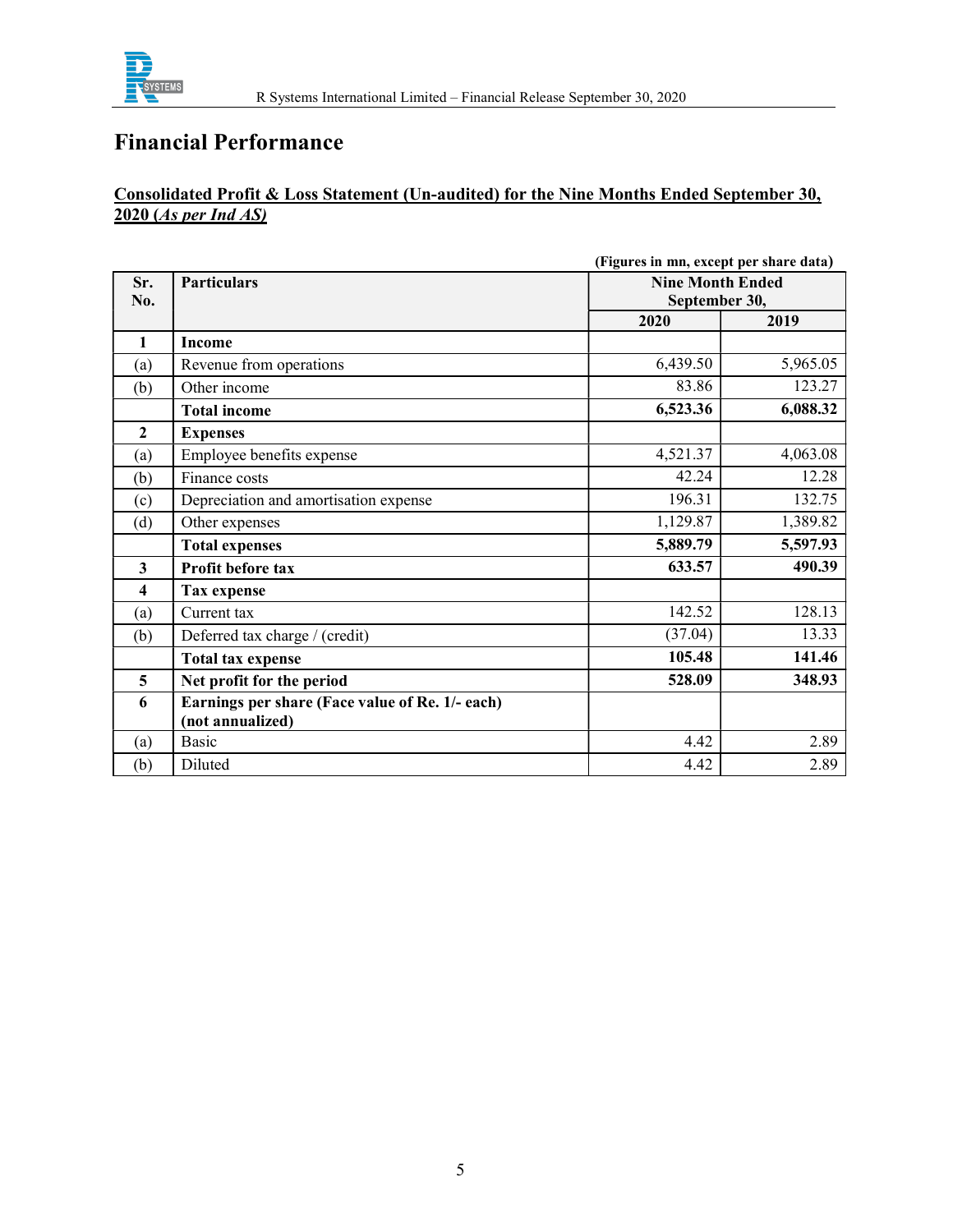

### Consolidated Profit & Loss Statement (Un-audited) for the Quarter Ended September 30, 2020 (Contribution Analysis Format)

| (Figures in mn)               |            |            |            |            |            |        |
|-------------------------------|------------|------------|------------|------------|------------|--------|
| <b>Particulars</b>            | Q3 2020    |            | Q3 2019    |            | Q2 2020    |        |
|                               | <b>INR</b> | <b>USS</b> | <b>INR</b> | <b>USS</b> | <b>INR</b> | US\$   |
| <b>Revenues</b>               | 2,243.03   | 30.25      | 1,973.95   | 28.09      | 2,103.84   | 27.89  |
| Cost of revenues              | 1,392.61   | 18.78      | 1,305.25   | 18.58      | 1,349.22   | 17.88  |
| Gross margin                  | 850.42     | 11.47      | 668.70     | 9.51       | 754.62     | 10.01  |
|                               | 37.91%     |            | 33.88%     |            | 35.87%     |        |
| SG & A                        |            |            |            |            |            |        |
| Expenses                      | 494.54     | 6.66       | 515.00     | 7.33       | 523.54     | 6.94   |
|                               | 22.05%     |            | 26.09%     |            | 24.89%     |        |
| <b>EBITDA</b>                 | 355.88     | 4.81       | 153.70     | 2.18       | 231.08     | 3.07   |
|                               | 15.87%     |            | 7.79%      |            | 10.98%     |        |
| Depreciation and amortization | 64.41      | 0.87       | 45.14      | 0.64       | 66.16      | 0.88   |
| <b>EBIT</b>                   | 291.47     | 3.94       | 108.56     | 1.54       | 164.92     | 2.19   |
| Finance costs                 | (14.92)    | (0.20)     | (4.29)     | (0.06)     | (14.76)    | (0.20) |
| Other income (net)            | 56.44      | 0.76       | 35.05      | 0.50       | 39.41      | 0.54   |
| Income before income tax      | 332.99     | 4.50       | 139.32     | 1.98       | 189.57     | 2.53   |
| Income tax expense            | 61.51      | 0.83       | 30.26      | 0.43       | 28.29      | 0.38   |
| Net earnings                  | 271.48     | 3.67       | 109.06     | 1.55       | 161.28     | 2.15   |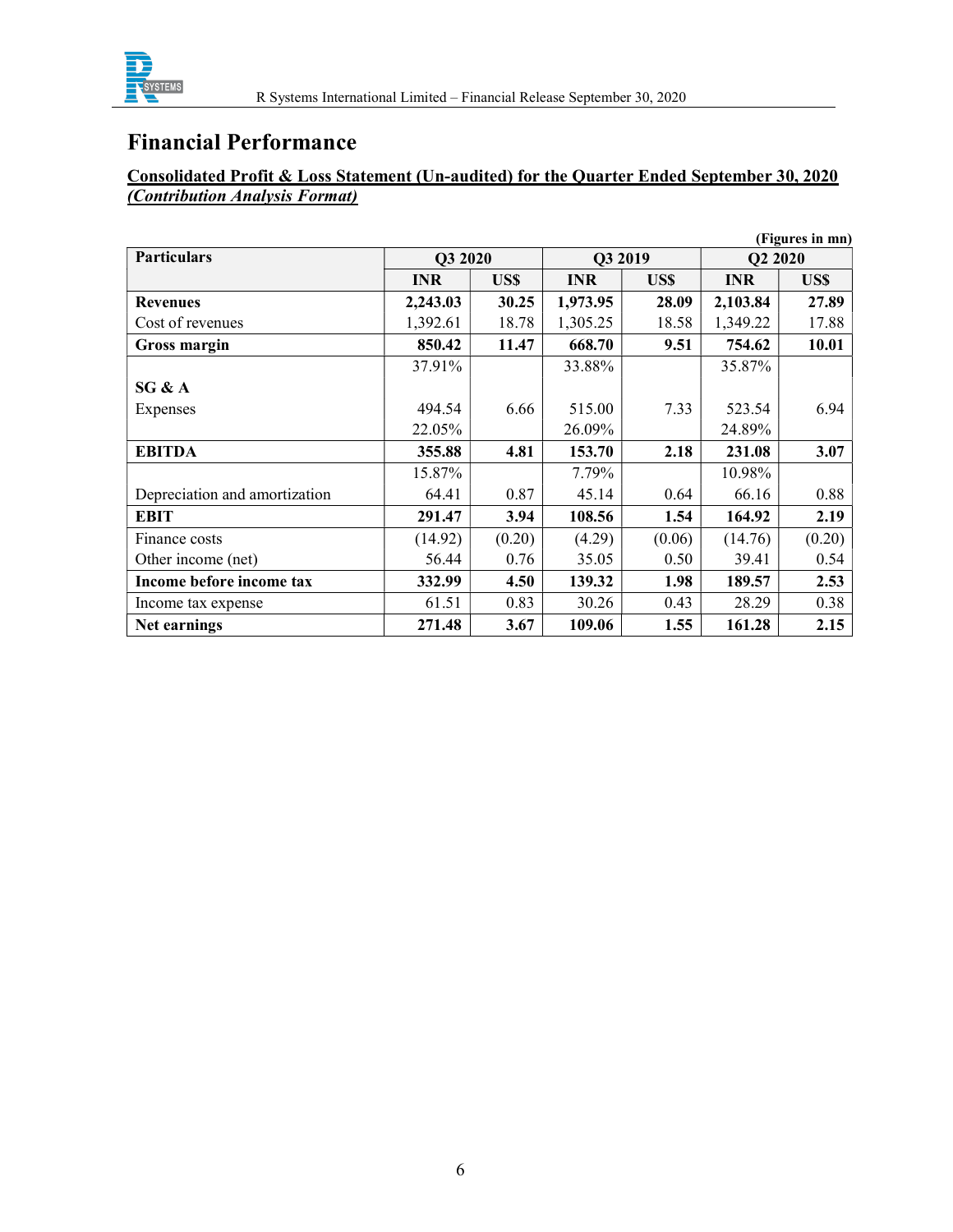

### Consolidated Profit & Loss Statement (Un-audited) for the Nine Months Ended September 30, 2020 (Contribution Analysis Format)

|                               |            |                 |            | (Figures in mn) |
|-------------------------------|------------|-----------------|------------|-----------------|
| <b>Particulars</b>            |            | Jan to Sep 2020 |            | Jan to Sep 2019 |
|                               | <b>INR</b> | US\$            | <b>INR</b> | US\$            |
| <b>Revenues</b>               | 6,439.50   | 87.05           | 5,965.05   | 85.17           |
| Cost of revenues              | 4,101.29   | 55.44           | 3,927.82   | 56.08           |
| Gross margin                  | 2,338.21   | 31.61           | 2,037.23   | 29.09           |
|                               | 36.31%     |                 | 34.15%     |                 |
| SG & A                        |            |                 |            |                 |
| Expenses                      | 1,549.80   | 20.95           | 1,524.10   | 21.76           |
|                               | 24.07%     |                 | 25.55%     |                 |
| <b>EBITDA</b>                 | 788.41     | 10.66           | 513.13     | 7.33            |
|                               | 12.24%     |                 | 8.60%      |                 |
| Depreciation and amortization | 196.31     | 2.66            | 132.75     | 1.90            |
| <b>Income from operations</b> | 592.10     | 8.00            | 380.38     | 5.43            |
| Finance costs                 | (42.24)    | (0.57)          | (12.28)    | (0.18)          |
| Other income (net)            | 83.71      | 1.13            | 122.29     | 1.75            |
| Income before income tax      | 633.57     | 8.56            | 490.39     | 7.00            |
| Income tax expense            | 105.48     | 1.42            | 141.46     | 2.02            |
| Net earnings                  | 528.09     | 7.14            | 348.93     | 4.98            |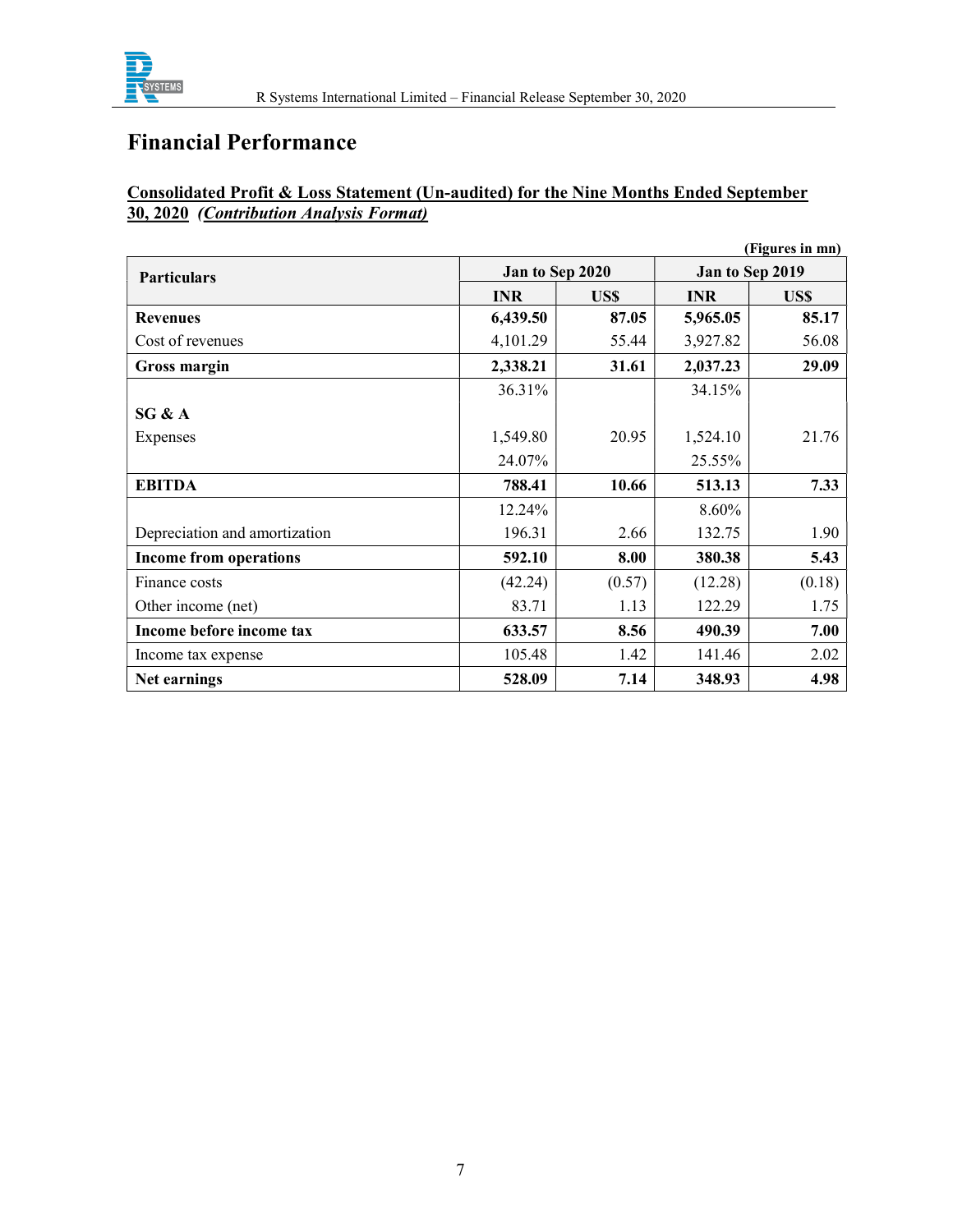

# Consolidated Balance Sheet as at September 30, 2020 (As per Ind AS) (Rs. in million)

|    | SYSTEMS<br>R Systems International Limited - Financial Release September 30, 2020 |                           |                      |
|----|-----------------------------------------------------------------------------------|---------------------------|----------------------|
|    | <b>Financial Performance</b>                                                      |                           |                      |
|    | <b>Consolidated Balance Sheet as at September 30, 2020 (As per Ind AS)</b>        |                           |                      |
|    |                                                                                   | As at                     | (Rs. in million)     |
|    | <b>Particulars</b>                                                                | <b>September 30, 2020</b> | December 31, 2019    |
| A. | <b>ASSETS</b><br><b>Non-current assets</b>                                        |                           |                      |
|    | Property, plant and equipment<br>(a)                                              | 397.26                    | 435.98               |
|    | Right-to-Use Assets<br>(b)                                                        | 496.22                    |                      |
|    | Capital work in progress<br>(c)<br>Investment property<br>(d)                     | 20.73                     | 19.63<br>21.84       |
|    | Goodwill<br>(e)                                                                   | 201.23                    | 195.94               |
|    | Other Intangible assets<br>(f)                                                    | 52.29                     | 66.56                |
|    | Financial assets<br>(g)<br>(i) Investment                                         | 0.03                      | 0.03                 |
|    | (ii) Other financial assets                                                       | 143.19                    | 140.37               |
|    | (h) Deferred tax assets (net)<br>Non-current tax assets (net)<br>(i)              | 110.22<br>48.55           | 62.53<br>49.26       |
|    | Other non-current assets<br>(i)                                                   | 91.25                     | 39.53                |
| В. | Total non-current assets (A)                                                      | 1,560.97                  | 1,031.67             |
|    | <b>Current assets</b><br>Financial assets<br>(a)                                  |                           |                      |
|    | (i) Investments                                                                   | 287.29                    | 342.45               |
|    | (ii) Trade receivables                                                            | 1,148.09                  | 1,323.97             |
|    | (iii) Cash and cash equivalents<br>(iv) Other bank balances                       | 1,996.83<br>130.37        | 1,103.11<br>366.08   |
|    | (v) Other financial assets                                                        | 888.70                    | 501.93               |
|    | (b) Other current assets<br>Total current assets (B)                              | 289.68<br>4,740.96        | 259.31<br>3,896.85   |
|    | Total assets $(A+B)$                                                              | 6,301.93                  | 4,928.52             |
|    |                                                                                   |                           |                      |
| A. | <b>EQUITY AND LIABILITIES</b><br><b>Equity</b>                                    |                           |                      |
|    | (a) Equity share capital                                                          | 119.64                    | 119.60               |
|    | Other equity<br>(b)                                                               | 3,822.68                  | 3,262.74             |
|    | (c) Non Controlling Interest<br>Total equity (A)                                  | 3,942.32                  | 3,382.34             |
|    |                                                                                   |                           |                      |
| В. | Liabilities<br>Non-current liabilities                                            |                           |                      |
|    | (a) Financial liabilities                                                         |                           |                      |
|    | (i) Borrowings                                                                    | 106.32                    | 53.08                |
|    | (ii) Other financial liabilities<br>(b) Provisions                                | 486.28<br>162.42          | 120.22<br>133.20     |
|    | Deferred tax liabilities (net)<br>(c)                                             | 3.72                      | 1.32                 |
|    | Other non-current liabilities<br>(d)                                              | 14.47                     |                      |
| C. | Total non-current liabilities (B)<br><b>Current liabilities</b>                   | 773.21                    | 307.82               |
|    | (a) Financial liabilities                                                         |                           |                      |
|    | (i) Trade payables                                                                |                           |                      |
|    | total outstanding dues of micro enterprises and<br>$\sim$<br>small enterprises    |                           |                      |
|    | total outstanding dues of creditors other than micro<br>$\blacksquare$            | 186.07                    | 253.39               |
|    | enterprises and small enterprises                                                 |                           |                      |
|    | (ii) Other financial liabilities<br>(b) Provisions                                | 719.16<br>226.71          | 383.49<br>166.60     |
|    | Current tax liability (Net)<br>(c)                                                | 60.66                     | 50.95                |
|    | Other current liabilities<br>(d)                                                  | 393.80                    | 383.93               |
|    | Total current liabilities (C)<br>Total liabilities (B+C)                          | 1,586.40<br>2,359.61      | 1,238.36<br>1,546.18 |
|    | Total equity and liabilities (A+B+C)                                              | 6,301.93                  | 4,928.52             |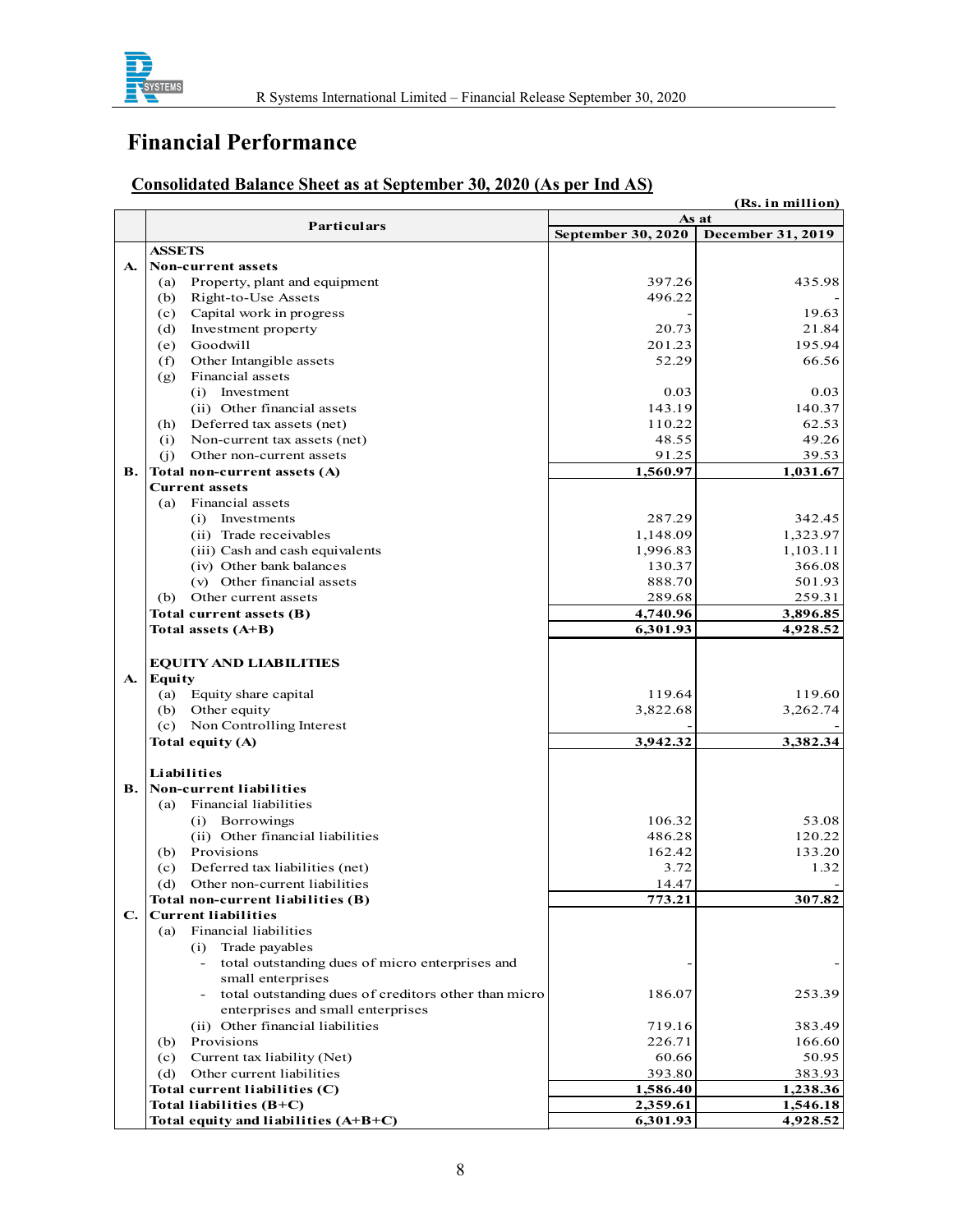

# Consolidated Operational Data (Un-audited)

|                                    | <b>Ouarter ended</b> |              |              |  |  |
|------------------------------------|----------------------|--------------|--------------|--|--|
| <b>Profitability in Percentage</b> | Sep 30, 2020         | Sep 30, 2019 | Jun 30, 2020 |  |  |
|                                    |                      |              |              |  |  |
| Revenues                           | 100.00               | 100.00       | 100.00       |  |  |
| Gross margin                       | 37.91                | 33.88        | 35.87        |  |  |
| SG & A                             | 22.05                | 26.09        | 24.89        |  |  |
| <b>EBITDA</b>                      | 15.87                | 7.79         | 10.98        |  |  |
| <b>EBIT</b>                        | 12.99                | 5.50         | 7.84         |  |  |
| EAT                                | 12.10                | 5.52         | 7.67         |  |  |

|                                    | <b>Ouarter ended</b> |              |              |  |
|------------------------------------|----------------------|--------------|--------------|--|
| <b>Revenue from Top 10 Clients</b> | Sep 30, 2020         | Sep 30, 2019 | Jun 30, 2020 |  |
|                                    |                      |              |              |  |
| Top 10 Clients                     | 28.73%               | 31.31%       | 29.87%       |  |
| Top 5 Clients                      | 18.83%               | 19.68%       | 20.05%       |  |
| Top 3 Clients                      | 14.10%               | 14.18%       | 15.14%       |  |
| Largest Client                     | 8.01%                | 5.84%        | 8.83%        |  |

| <b>Revenues by Geographies</b> | <b>Quarter ended</b> |              |              |  |
|--------------------------------|----------------------|--------------|--------------|--|
|                                | Sep 30, 2020         | Sep 30, 2019 | Jun 30, 2020 |  |
|                                |                      |              |              |  |
| North America                  | 66.82%               | 66.25%       | 68.26%       |  |
| Europe                         | 13.28%               | 13.96%       | 12.67%       |  |
| SEAC (South East Asia)         | 17.79%               | 16.05%       | 16.37%       |  |
| India                          | 1.35%                | 1.83%        | 1.58%        |  |
| Others                         | $0.76\%$             | 1.91%        | 1.12%        |  |
| <b>Total</b>                   | 100.00%              | 100.00%      | 100.00%      |  |

| <b>Utilization (excluding trainees)</b> | <b>Ouarter ended</b> |              |                     |  |
|-----------------------------------------|----------------------|--------------|---------------------|--|
|                                         | Sep 30, 2020         | Sep 30, 2019 | <b>Jun 30, 2020</b> |  |
|                                         |                      |              |                     |  |
| Onsite                                  | 95.65%               | 94.96%       | 96.06%              |  |
| Offshore                                | 77.03%               | 74.70%       | 74.83%              |  |
| <b>Blended</b>                          | 79.01%               | 76.95%       | 76.93%              |  |

|                                         | <b>Ouarter ended</b> |              |                     |  |
|-----------------------------------------|----------------------|--------------|---------------------|--|
| <b>Utilization (including trainees)</b> | Sep 30, 2020         | Sep 30, 2019 | <b>Jun 30, 2020</b> |  |
|                                         |                      |              |                     |  |
| Onsite                                  | 95.65%               | 94.96%       | 96.06%              |  |
| Offshore                                | 75.66%               | 73.17%       | 74.21%              |  |
| Blended                                 | 77.76%               | 75.55%       | 76.35%              |  |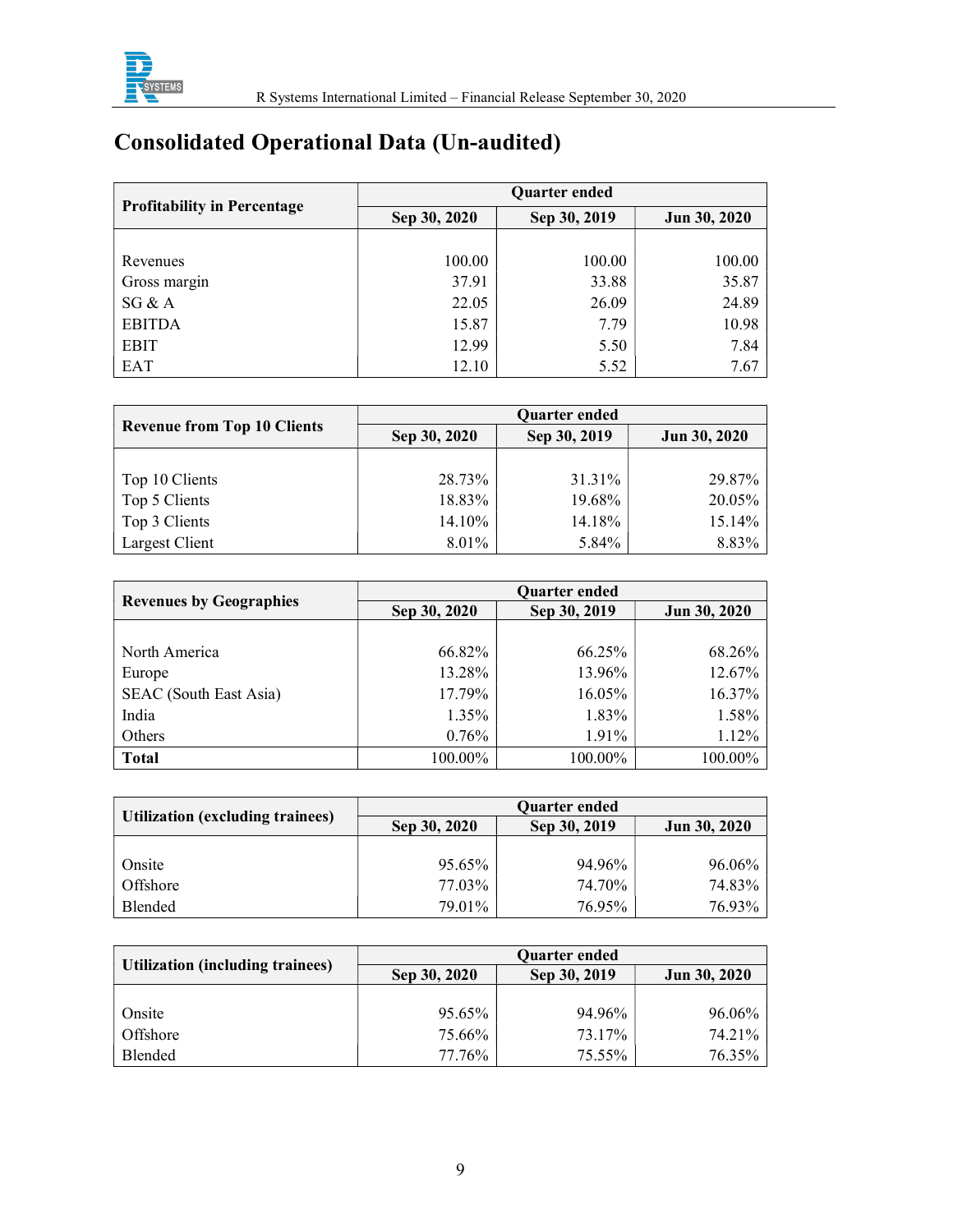

# Consolidated Operational Data (Un-audited)

|                          | As at        |              |              |  |  |
|--------------------------|--------------|--------------|--------------|--|--|
| Human resources          | Sep 30, 2020 | Sep 30, 2019 | Jun 30, 2020 |  |  |
| <b>Technical</b>         | 2,506        | 2,347        | 2,335        |  |  |
| <b>Software services</b> |              |              |              |  |  |
| Onsite                   | 406          | 377          | 387          |  |  |
| Offshore                 | 1,611        | 1,454        | 1,495        |  |  |
| <b>BPO</b><br>Offshore   | 438          | 469          | 436          |  |  |
| Trainees                 | 51           | 47           | 17           |  |  |
| Sales & other Support    | 425          | 402          | 416          |  |  |
| <b>Total count</b>       | 2,931        | 2,749        | 2,751        |  |  |

(Rs. in mn, except DSO)

|                            | As At        |              |  |
|----------------------------|--------------|--------------|--|
| Key Balance Sheet Data     | Sep 30, 2020 | Dec 31, 2019 |  |
| Receivable                 | 1,148.09     | 1,323.97     |  |
| Receivable in days ("DSO") | 53           |              |  |
| Cash and bank balance #    | 2,618.75     | 1,986.01     |  |
| Shareholders' funds        | 3,942.32     | 3,382.34     |  |

# Net of debt and like items.

| <b>Development/Service Centres Location</b> | As on Sep 30, 2020   |              |
|---------------------------------------------|----------------------|--------------|
|                                             | <b>Covered areas</b> | No. of seats |
|                                             | in sq ft.            |              |
| India                                       |                      |              |
| Noida                                       | 152,400              | 2,567        |
| Chennai                                     | 5,905                | 65           |
|                                             | 158,305              | 2,632        |
| <b>North America</b>                        |                      |              |
| Sacramento, CA, USA                         | 9,500                | 60           |
| Milpitas, CA, USA                           | 1,787                | 12           |
| Chicago, IL, USA                            | 3,003                | 15           |
| Ontario, Canada                             | 600                  | 10           |
|                                             | 14,890               | 97           |
| <b>South East Asia</b>                      |                      |              |
| Singapore                                   | 8,054                | 91           |
| Malaysia                                    | 6,434                | 81           |
| Thailand                                    | 592                  | 6            |
| Indonesia                                   | 2,151                | 53           |
|                                             | 17,231               | 231          |
| <b>Europe</b>                               |                      |              |
| Romania                                     | 19,795               | 184          |
| Poland                                      | 9,006                | 81           |
| Moldova                                     | 3,398                | 43           |
|                                             | 32,199               | 308          |
| <b>Total</b>                                | 222,626              | 3,268        |